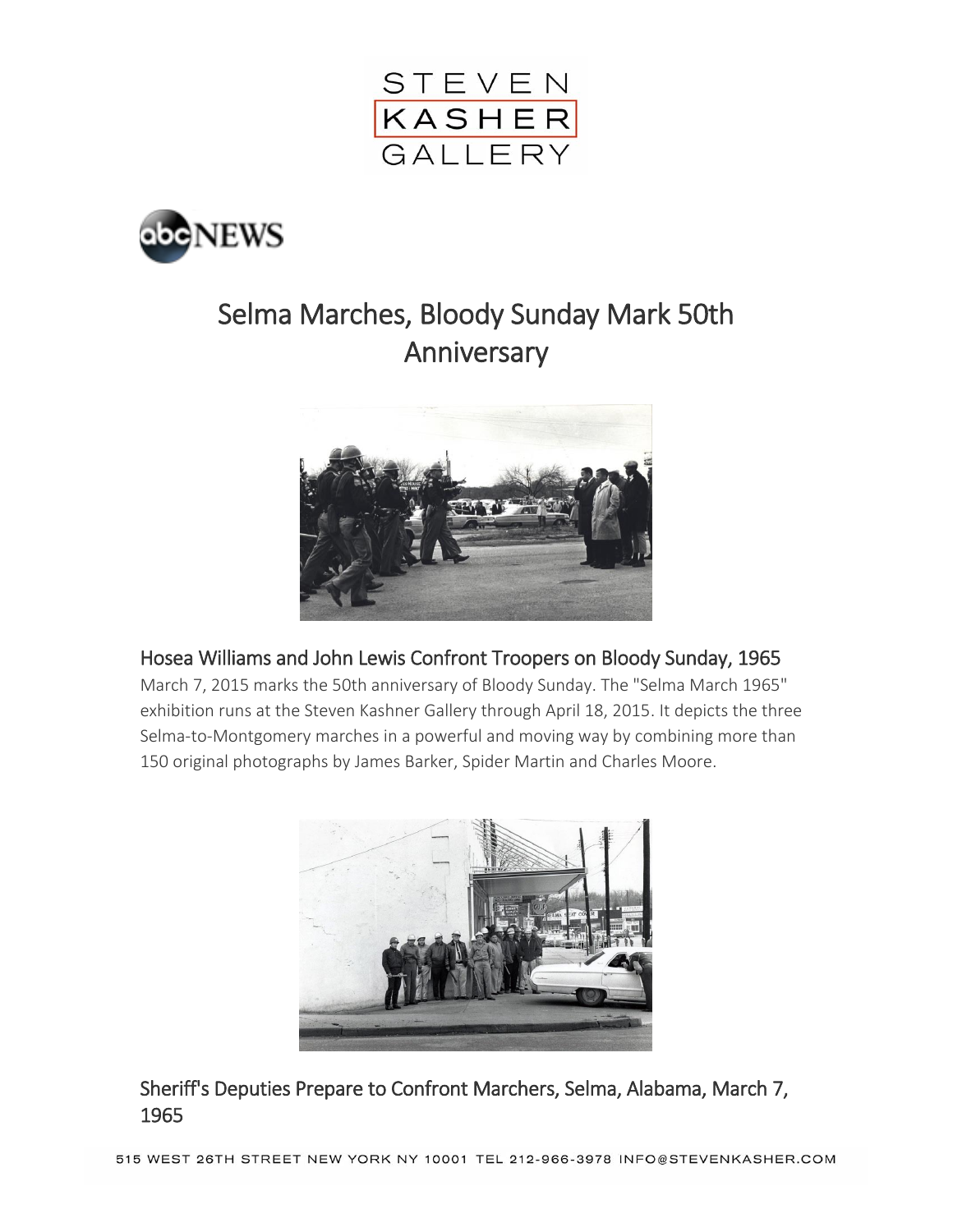

On Bloody Sunday, Alabama state troopers and a local posse attacked civil rights demonstrators in Selma who had planned a peaceful march to the state capitol, Montgomery. More than 50 people had to be treated for injuries at a local hospital.



#### Selma Protests, 1965

The events captured in photographs and film on Bloody Sunday resulted in a nationwide outrage. A few days following, the Rev. Martin Luther King Jr. led a second march, which was turned back.



# State Troopers Charge Demonstrators with Their Billy Clubs, Selma, Alabama, 1965

Gallery owner Steven Kasher says, "The exhibit is inspiring, but also a chilling reminder that those who fight for social justice do at a great risk, with no guarantee that their efforts will be successful - though sometimes they are, if only partially."

515 WEST 26TH STREET NEW YORK NY 10001 TEL 212-966-3978 INFO@STEVENKASHER.COM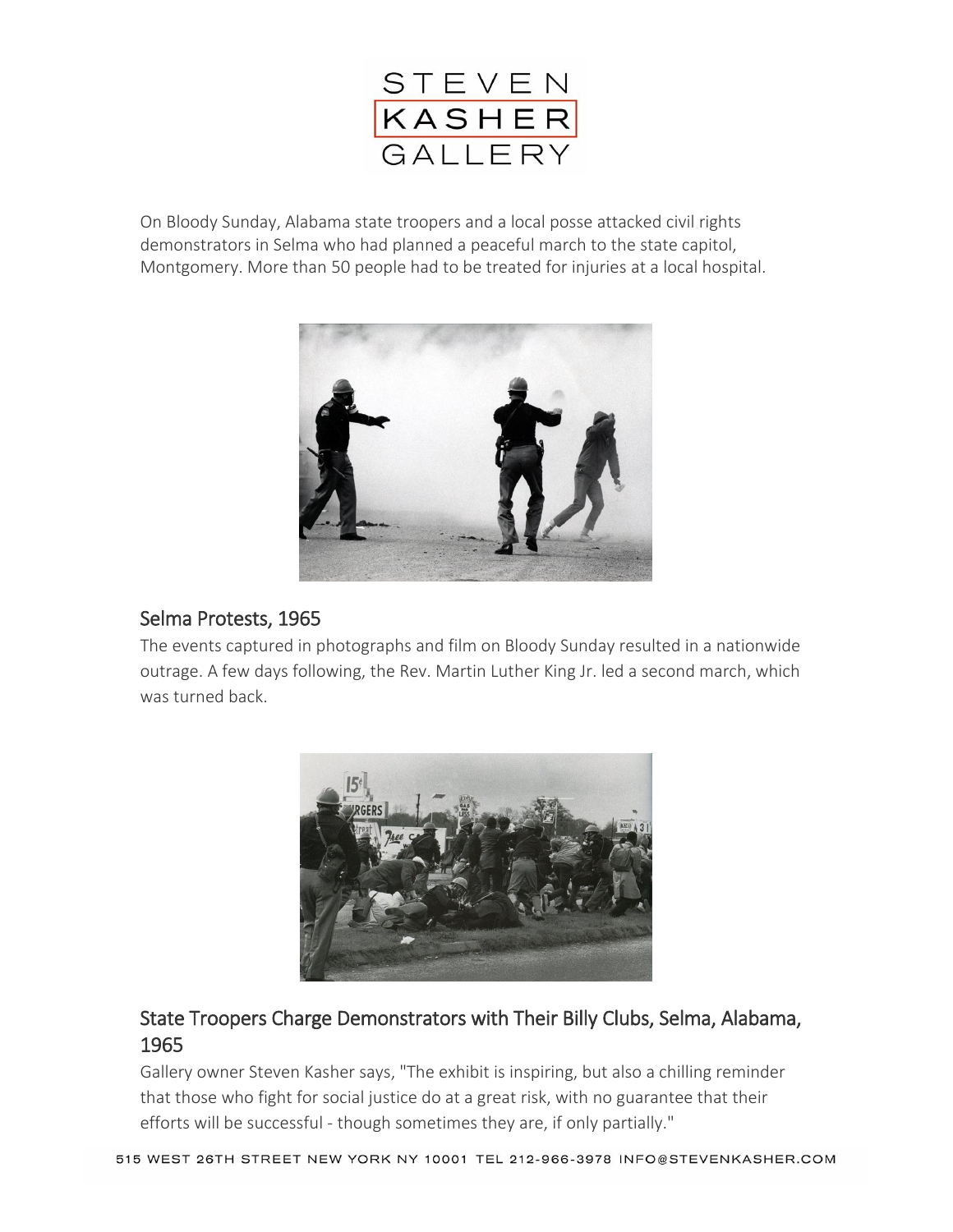



# A Marcher Protests Segregation Across the United States, the Flag Positioned Upside-Down to Signal Distress, 1965

On March 21, 1965, a third and successful march arrived in Montgomery from Selma five days after the first attempt.



### Marching with United Nation's Flag, 1965

At this point, President Lyndon B. Johnson, pushed by King and brutality captured on camera by Martin, Moore, Barker and others, had introduced the Voting Rights Act to Congress, and it became law later that year.